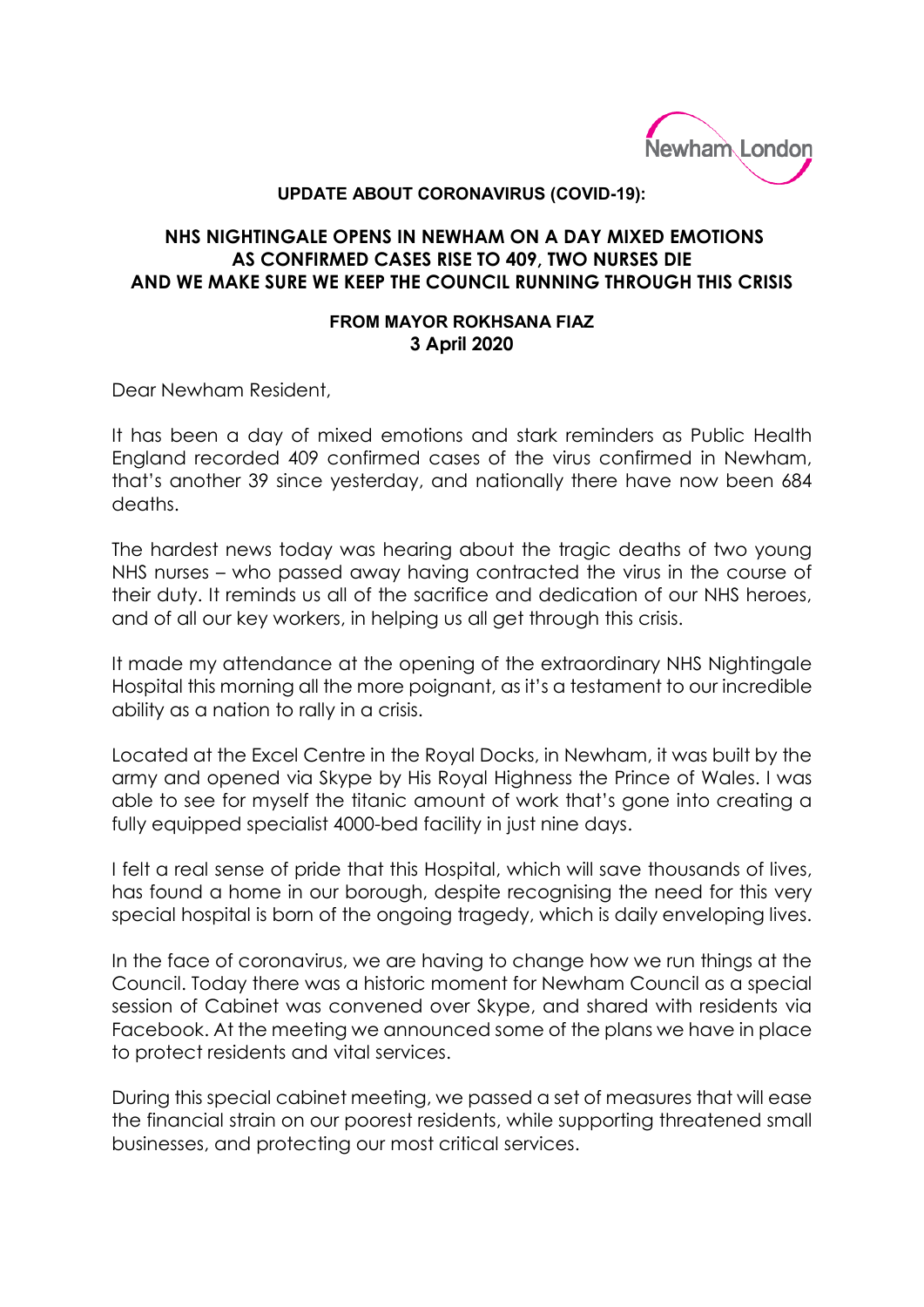To support our most financially vulnerable residents, we are using £2.7 million from a government hardship fund to support residents already identified as financially insecure, by completely cutting or reducing the amount of Council Tax they pay. In Newham, that means 20,000 households will see any immediate financial benefit.

Some people have called on us to go further in cancelling Council tax bills, but it is imperative at this time of crisis that the council has the funds it needs to meet its obligations to provide vital services. So we are asking those of you who are in a position to pay, to continue your contributions so we can defend the services we need more than ever.

One of the biggest challenges facing all local authorities is to make sure the most vital services continue at a time when new demands on us, created by the virus, coincide with pressures on staffing levels and resources.

We are working with all local authorities, especially here in London, to make sure we are in a position to provide and accept mutual aid, so when we or our neighbours are struggling in particular areas, there are plans in place to step in the fill the gaps.

Our first priority is to ensure the safety of residents, and staff, and we have had to comply with the new laws brought in to support the "lock-down" imposed by the government, to try to slow down the spread of the virus.

This has had a significant impact on some council services, and the Cabinet papers outline how each service area is affected.

Sadly, some council functions like running libraries, leisure centres, citizens' assemblies, and marriage ceremonies have been completely suspended to support social distancing. Vital services like waste collection have been pared back to make sure public health is protected and rubbish collections continue.

Among the measures confirmed by our Special Cabinet were packages to support small businesses in the borough, particularly those in the leisure, retail and hospitality sector (including pubs), and nurseries who will be given 100 per cent relief from paying business rates.

The total package of support to local businesses is estimated to be worth £70 million and is in line with our Community Wealth Building aspirations, which seek as a priority to defend our residents' jobs, incomes and livelihoods.

Finally, as we approach another weekend under Covid-lockdown, the forecasters tell us the weather will be fine. Believe me I understand that after weeks shut inside, some may feel the urge to go outside, meet our friends, and regain a feeling of normality. But please don't.